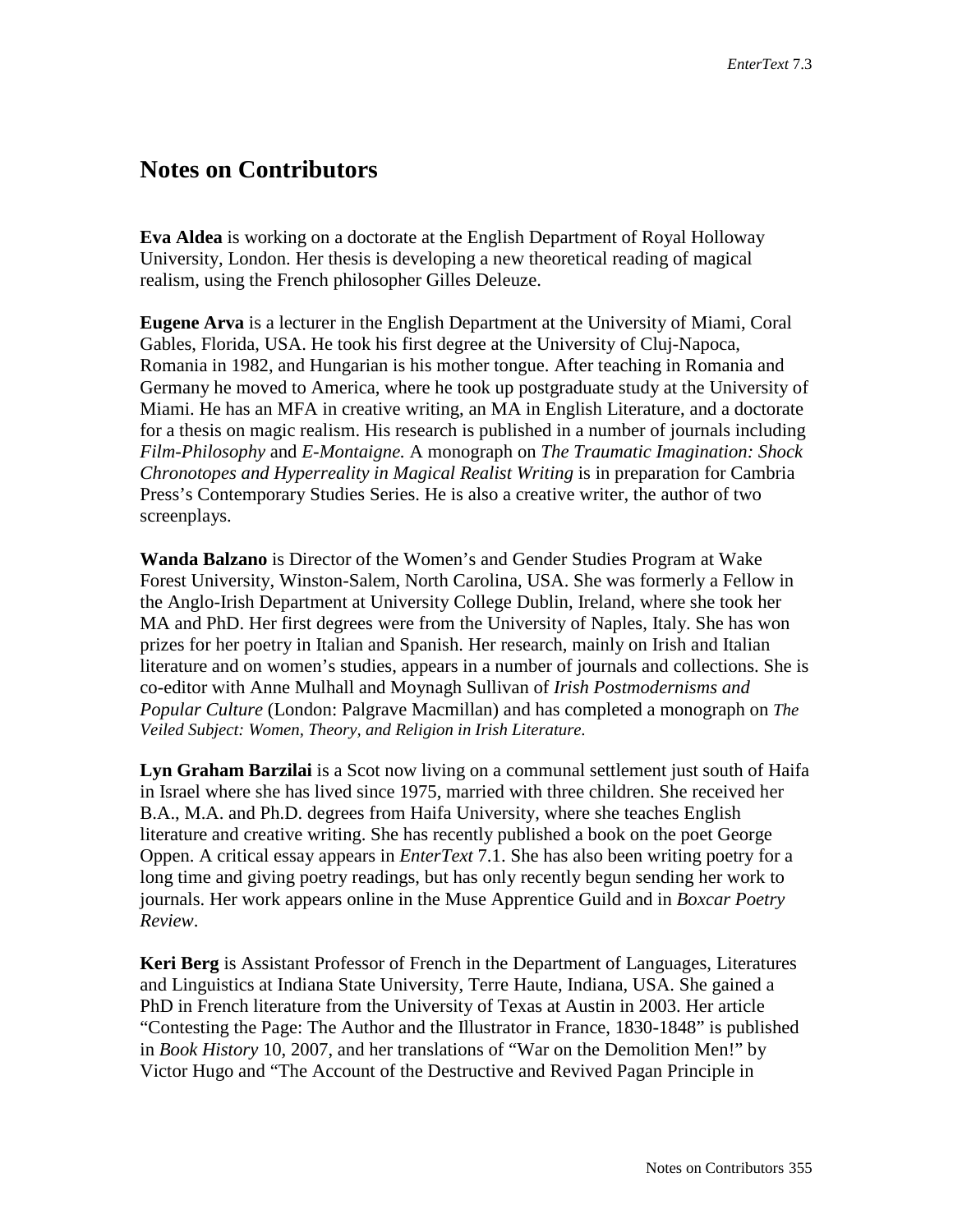France" by le Comte de Montalembert appear in Michael Charlesworth, ed., *The Gothic Revival 1720-1870* (East Sussex, UK: Helm, 2002).

**Tara Brabazon** is Professor of Media Studies at the University of Brighton, UK, and Director of the Popular Culture Collective [\(http://www.popularculturecollective.com\)](http://www.popularculturecollective.com/). She was formerly Associate Professor of Media, Communication and Culture at Murdoch University, Australia. She is the author of six books: *Tracking the Jack: A Retracing of the Antipodes* (Sydney: University of New South Wales Press, 2000); *Ladies who Lunge: Celebrating Difficult Women* (Sydney: University of New South Wales Press, 2002); *Digital Hemlock: Internet Education and the Poisoning of Teaching* (Sydney: University of New South Wales Press, 2002); *From Revolution to Revelation: Generation X, Popular Memory, Cultural Studies* (Aldershot: Ashgate, 2005); *Playing on the Periphery: Sport, Identity and Memory* (London: Routledge, 2005); and, as editor, *Liverpool of the South Seas: Perth and its Popular Music* (Perth: University of Western Australia Press, 2005). An essay on popular music is included in *EnterText* 5.2.

**Tatjana Chorney** is Assistant Professor in the Department of English, Saint Mary's University, Halifax, Nova Scotia, Canada. Her current federally-funded long-term research involves comparing reading habits in the Renaissance with those encouraged by the digital medium. Her publications include: "Teaching, Learning, Negotiating: Cross Cultural Communication and the World Wide Web as a Model" in Kirk St. Amant, ed., *Linguistic and Cultural Online Communication Issues in the Global Age,* Information Science Reference, 2007, 253-275; "Book History and Reader-Response Theory: Teaching Shakespeare's *Romeo and Juliet* and *King Lear*" in Anne Hawkins, ed., *Teaching Bibliography, Textual Criticism and Book History* (London: Pickering and Chatto, 2006); "Interactive Reading, Early Modern Texts and Hypertext: A Lesson from the Past" (*Academic Commons,* December 2005 at [www.academiccommons.org\)](http://www.academiccommons.org/); "Milton's *Paradise Lost* and Global Culture: A Christian Epic in the Multicultural Classroom" (*Professional Studies Review: An Interdisciplinary Journal* 2.1, 2005).

**W. Keith Duffy** is Assistant Professor of Humanities and Writing at Pennsylvania State University, USA. He took his PhD at Bowling Green State University, Ohio, his MA at Salisbury State University, Maryland, and his BA at the University of Delaware. He also has experience as a schoolteacher, prison educator, and journalist. Recent scholarly and creative publications include "A Pedagogy of Composing: The Rhetoric of Electronic Music in the Writing Class" (*Inventio* 7.2, 2005), "Text Appropriation: Spirituality and Pedagogy" (*Academic Exchange Quarterly* 9.2, 2005), "Digital Recording Technology in the Writing Classroom: Sampling as Citing" (*The Writing Instructor,* 2004 at [www.writinginstructor.com\)](http://www.writinginstructor.com/), and The Joy Project, *Trip to Style City* (full length sound recording, Bar-None Records, 2005).

**Robert Klein Engler**, who lives in Chicago and New Orleans, has received two Illinois Arts Council awards for his poetry. Born on the southwest side of Chicago, he taught for many years at the City Colleges of Chicago. After resolving a Chicago Commission on Human Relations complaint against the City Colleges, which he wrote about in his book *A Winter of Words,* Robert went on to become an adjunct professor at Roosevelt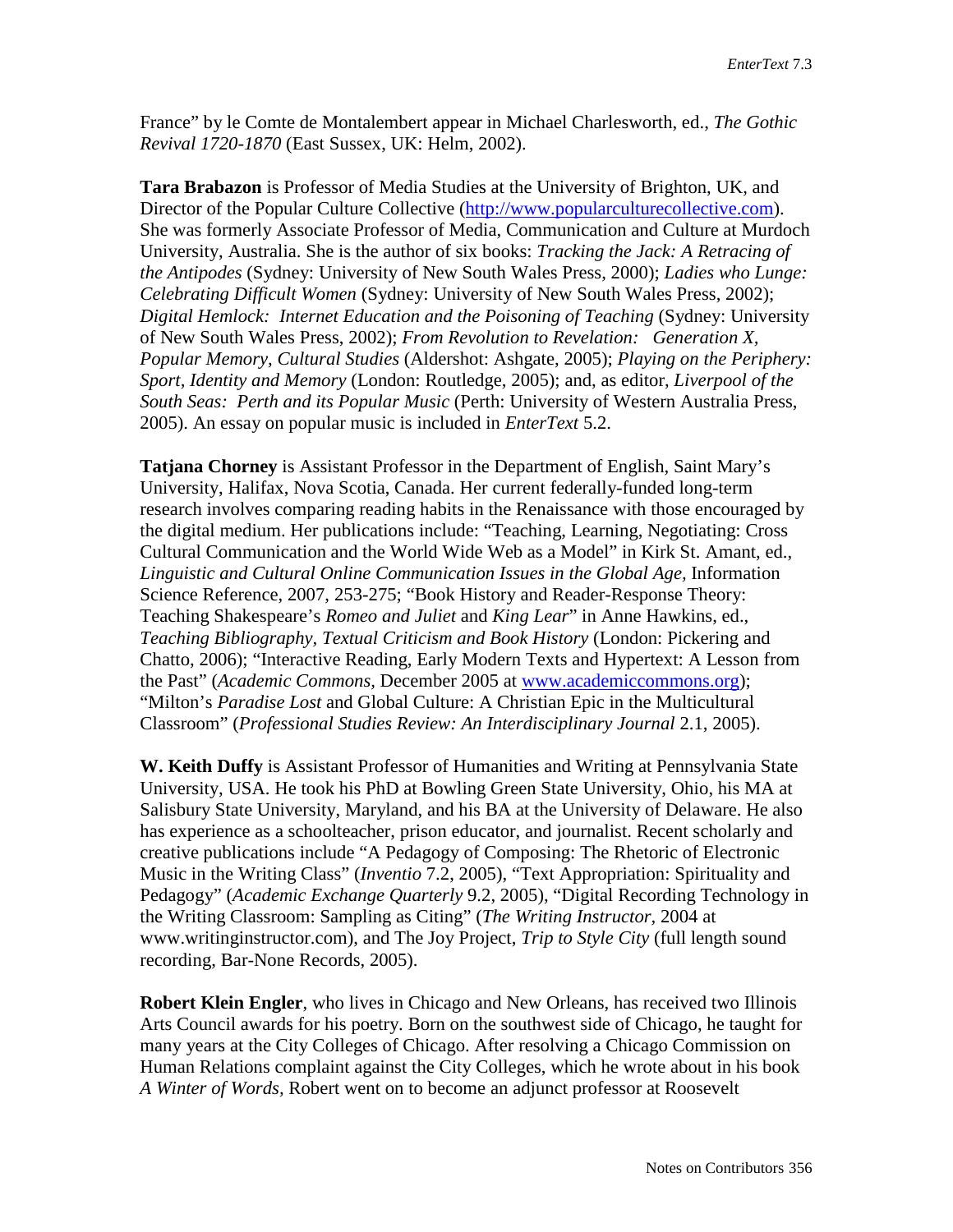University. He holds degrees from the University of Illinois at Urbana and the University of Chicago Divinity School. His work can also be seen in *EnterText* 2.3 and 5.3.

**Cui Feng** obtained his MA from Shanghai International Studies University and is now a PhD candidate in the Division of Chinese, Nanyang Technological University, Singapore. He conducts research in the field of Translation Studies. His papers, essays, and translations have been published in a number of Chinese and Singaporean journals, magazines and newspapers.

**Roy F. Fox** serves as Professor of English Education and Chair of the Department of Learning, Teaching, and Curriculum at the University of Missouri, Columbia, USA, where he also directs the Missouri Writing Project, a site of The National Writing Project. His research focuses on the teaching and learning of writing, as well as media literacy. In addition to numerous chapters and articles, he is the author of several books, including *MediaSpeak: Three American Voices* (Westport, CT: Greenwood, 2001), *Harvesting Minds: How TV Commercials Control Kids* (Westport, CT: Praeger, 2000), *Technical Communication: Problems and Solutions* (New York: HarperCollins, 1994), and *Images in Language, Media, and Mind* (Urbana, IL: National Council of Teachers of English, 1994). Fox is the founder of The *Lewis and Clark Center for Integrated Learning*; the *Mizzou Men for Excellence in Elementary Teaching (MMEET)* Program, which seeks to recruit and develop high-calibre male elementary teachers; and *The Missouri English Language Development Institute.* He has received the *Maxine Christopher Shutz Award for Distinguished Teaching* and the *William T. Kemper Fellowship for Teaching Excellence.* 

**Adam Freeman** is a young postgraduate student (b. 1983) at the University of Chicago, USA. He was schooled in London, and took his first degree at St. Andrew's University, Scotland, where he was ranked first in a class of eighty graduating in International Relations. He then won a scholarship to take his MA in International Relations at the University of Chicago. After working on a student newspaper at St. Andrew's, he gained experience on the London *Times* and the *Sunday Express.* While at St. Andrew's, he also produced a winning film, was shortlisted for the prize for the "most academically outstanding graduate," and studied Chinese. In 2006 he acted as research associate on the China-Britain Business Council, London, contributing to a report for Deloitte on trends in the Chinese economy.

**Ann Wood Fuller** is a landscape poet living in the woods of North Florida, who has studied under William Logan and Debora Greger at the University of Florida, USA.

**Sarah Garland** has taught American and British Literature and Culture at the University of East Anglia, UK, for five years, with a specialism in interdisciplinary American studies, twentieth-century prose in English, modernism, postmodernism, and the antimimetic tradition. She gained her PhD for a thesis examining style, authority and the reader in novels by Samuel Beckett, William Burroughs, Vladimir Nabokov and Henry Miller, and is currently engaged in research on the aestheticist tradition, Susan Sontag and Roland Barthes.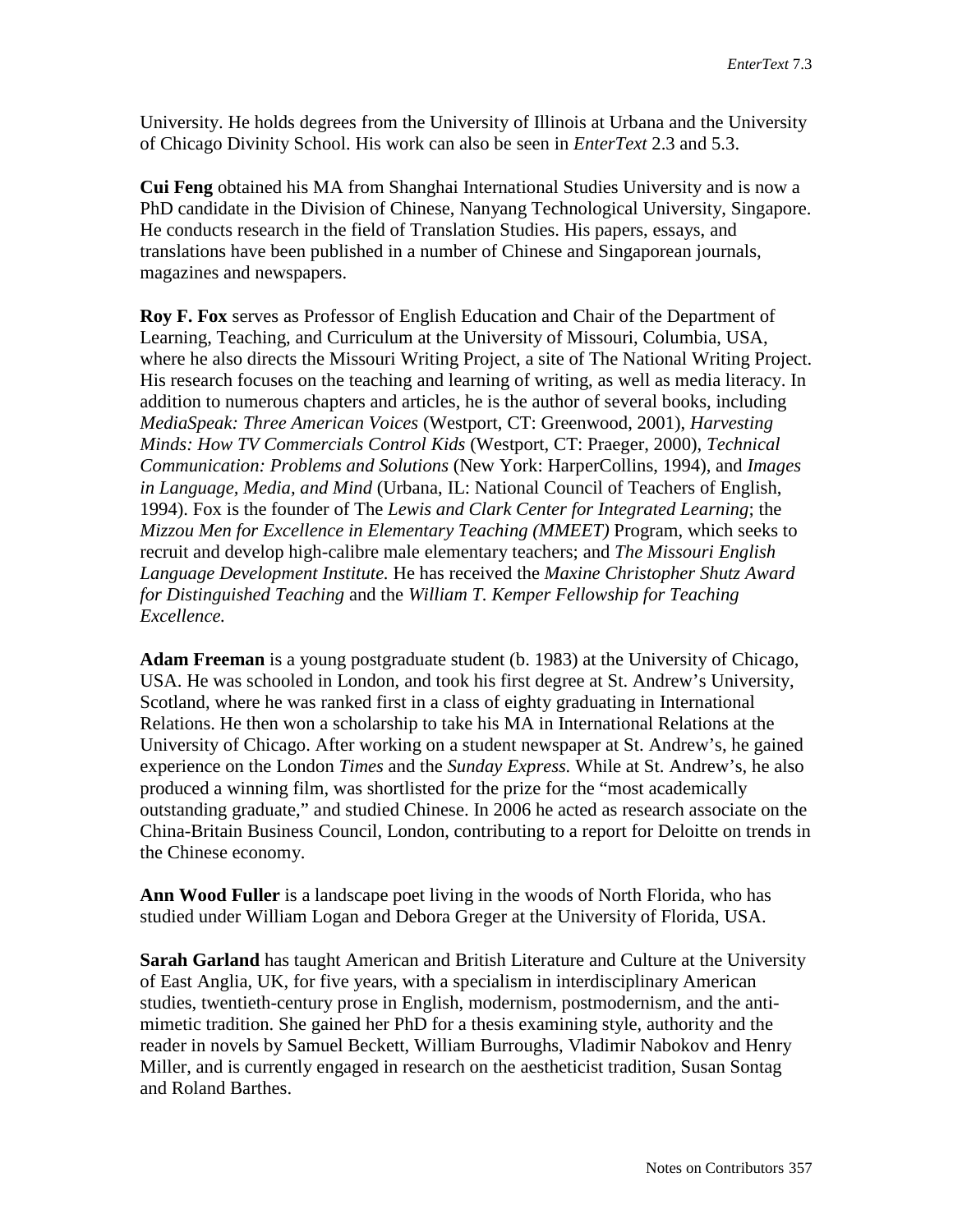**Reagan Henderson** is a Master's student in English and Teaching Writing at Humboldt State University, California, USA. She is a graduate of the University of Washington, Seattle, and has studied journalism at Santa Monica College, California. Her journalism has appeared in a number of publications. She is also the singer/songwriter on a CD, "It's Just Me" (2007) and a playwright. She was writer and producer of seven original plays at the University of Washington and was nominated to write for the Seattle Fringe Festival by acclaimed playwright Stephen Dietz.

**Jefferson Holdridge** is Professor of English at Wake Forest University, Winston-Salem, North Carolina, USA, and Director at Wake Forest University Press. He was born in White Plains, New York, raised in Connecticut and educated in California and Ireland. He lived in Ireland for over a decade and has spent many summers in Italy. He has had poems published in various journals throughout the United States, England and Ireland, among which number the *Irish Times, Poetry Ireland Review, Cuirt Journal, Paintbrush*  and *Irish Studies Review.* He has also had numerous reviews and essays published in scholarly journals and has written a critical book entitled *Those Mingled Seas: The*  Poetry of W. B. Yeats, the Beautiful and the Sublime (Dublin, Ireland: University College Dublin Press, 2000). He is currently preparing a volume of poems entitled *Calabrian Ransome and Other Poems* for eventual publication, as well as one critical book on landscape in Irish literature and another on the poetry of Paul Muldoon.

**Lakshmi Kannan** is a bilingual Indian writer who writes in English and uses the *nom de plume* "Kaaveri" for her writings in Tamil. She is a poet, novelist, short story writer and translator, and has published eighteen books that include a novel, collections of short fiction and poems, and translations of novels from Tamil into English. Her fiction has also been extensively translated into Hindi. Her recent book of poems is *Unquiet Waters*  (New Delhi: Sahitya Akademi, 2005). She is based in Delhi.

**Robert Miltner** is Associate Professor of English at Kent State University, Ohio, USA. He is on the faculty for the Northeast Ohio MFA Consortium and edits *The Raymond Carver Review* [\(http://dept.kent.edu/english/RCR/\)](http://dept.kent.edu/english/RCR/). His poems have appeared in *Artful Dodge, Barrow Street, CrossConnect, Diagram, EnterText, Hawai'i Pacific Review, New York Quarterly, Pleiades, Potion, Prose Poem, Sentence, Sleeping Fish* and *Vox.* His work can also be seen in *EnterText* 4.3. He is the author of a dozen chapbooks, including *A Box of Light, Canyons of Sleep, Rock the Boat, Fellow Traveler* and *Against the Simple,* which won a Wick Chapbook Award. A collection of prose poems, *Resurrection Machine,* is forthcoming from All Nations Press.

**Sudha Rai** is Professor in the Department of English, University of Rajasthan, Jaipur, India. She is the editor of *Films and Feminism: Essays in Indian Cinema* (Jasbir Jain and Sudha Rai, eds., India: Rawat Publications, 2002), and the author of *Homeless by Choice: Naipaul, Jhabvala, Rushdie and India* (India: Printwell, 1992), and *V. S. Naipaul*  (London: Heinemann, 1982). She compiled and introduced the section on India in the bibliographic volume of the *Journal of Commonwealth Literature* (London: Sage), for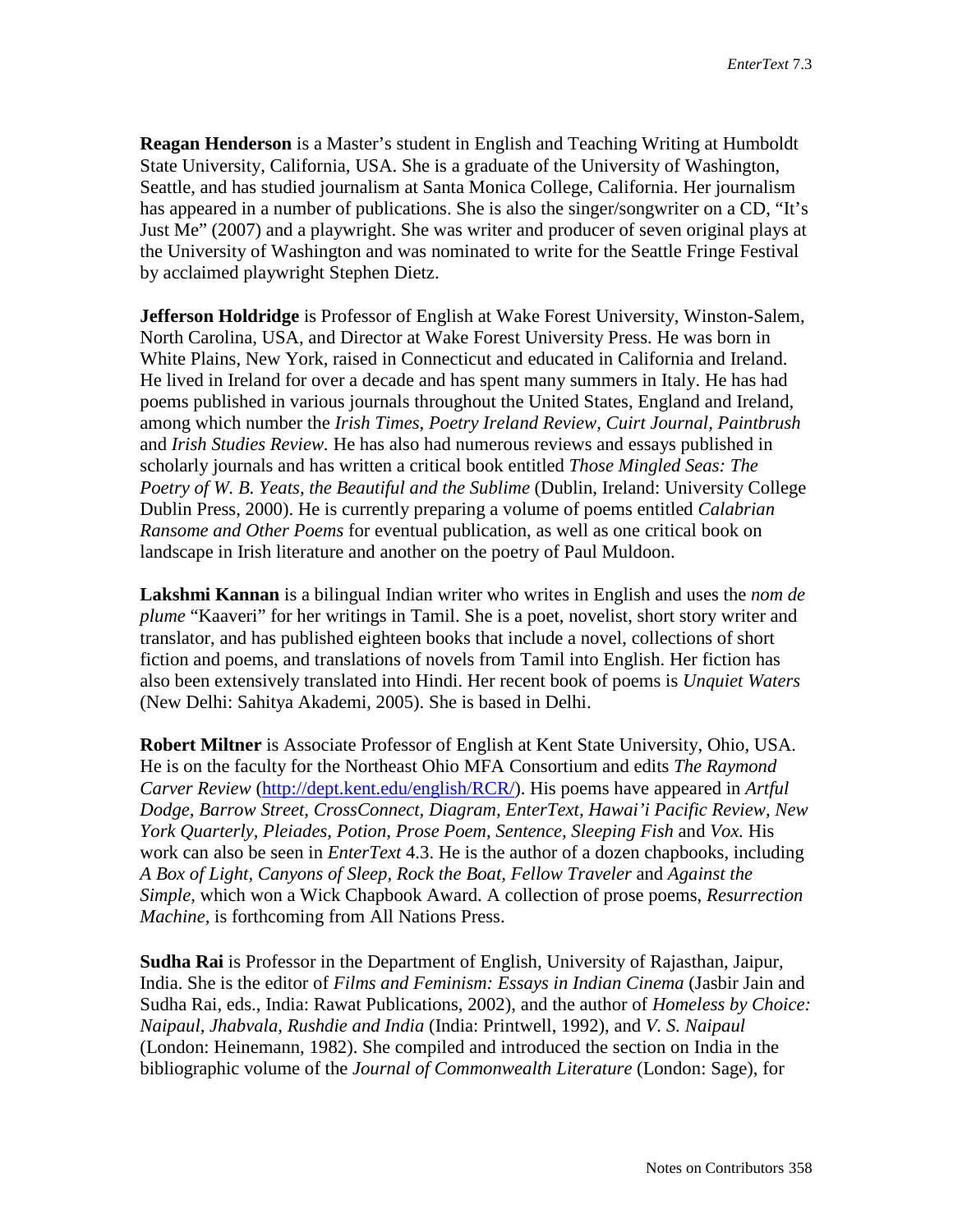2004 and 2005. She has also taught students of Guelph University, Canada, at the University of Rajasthan, Jaipur.

**Davis Schneiderman** is Chair of American Studies and Associate Professor of English at Lake Forest College, Illinois, USA. He is a multimedia artist and author of *Multifesto: A Henri d'Mescan Reader* (Spuyten Duyvil, 2006), as well as co-author of the novel *Abecedarium* (Chiasmus Press) and co-editor of the collections *Retaking the Universe: William S. Burroughs in the Age of Globalization* (Pluto, 2004), and *The Exquisite Corpse: Creativity, Collaboration, and the World's Most Popular Parlor Game*  (forthcoming). His creative work has been nominated for a Pushcart Prize, and accepted by numerous publications including *Fiction International, The Chicago Tribune, The Iowa Review, Exquisite Corpse, Other Voices, The Little Magazine* and *Gargoyle.* His work can also be seen in *EnterText* 4.3. He is a board member for &NOW: A Festival of Innovative Writing and Art, and a contributor to NOW WHAT: a collective blog of alternative prose writers and publishers (nowwhatblog.blogspot.com). He can be found, virtually, at davisschneiderman.com.

**Karen Schubert** teaches in the Department of English, Cleveland State University, Ohio, USA, where she is also General Editor of *Whiskey Island Magazine*. She was a postgraduate student at Youngstown State University, Youngstown, Ohio, where she won the YSU's Hare Award for poetry. Her poems are published in *Mid-America Poetry Review, DMQ, Angle, Primavera, Versal, Vision-International, Poetry Midwest,* YSU's *Penguin Review* and others.

**Wai-Chew Sim** teaches in the English Division, School of Humanities and Social Sciences, Nanyang Technological University, Singapore. He obtained his BA from the University of East Anglia and his PhD from the University of Warwick, UK. He is the author of *Globalization and Dislocation in the Novels of Kazuo Ishiguro* (Lewiston, NY: Edwin Mellen, 2006), and co-editor of *Island Voices: A Collection of Short Stories from Singapore* (with Angelia Poon; Singapore: Learners, 2007). He is currently editing a collection of essays on British Asian fiction (forthcoming 2008). His stories have appeared in the *Straits Times* (Singapore), in *Silverfish New Writing 5* (Silverfish: Kuala Lumpur), and in the Toronto-based e-zine *Julie Mango*.

**Amanda Tigner** is a PhD student in Museum Studies and Visual Culture at Michigan State University, USA, where she is also a teaching assistant. Her essay "Why Duchamp? Marcel Duchamp's Influence on Contemporary Architectural Theory and Practice" appears in *Tout-fait: The Marcel Duchamp Studies Online Journal* (March 2005). Her journalism on arts and entertainment appears in the Lansing, Michigan publication *City Pulse.* She has also worked on museum collections.

**Harold Aram Veeser** teaches at the City College of New York, USA. The books he has edited include: *Ken Aptekar: Painting Between the Lines, 1990-2000* (with Dana Self and Linda Nochlin; Seattle: University of Washington Press, 2001); *The Stanley Fish Reader*  (Oxford: Blackwell, 1999); *Confessions of the Critics* (London: Routledge, 1996); and *The New Historicism Reader* (ibid.: 1994). A monograph on Edward Said is forthcoming,